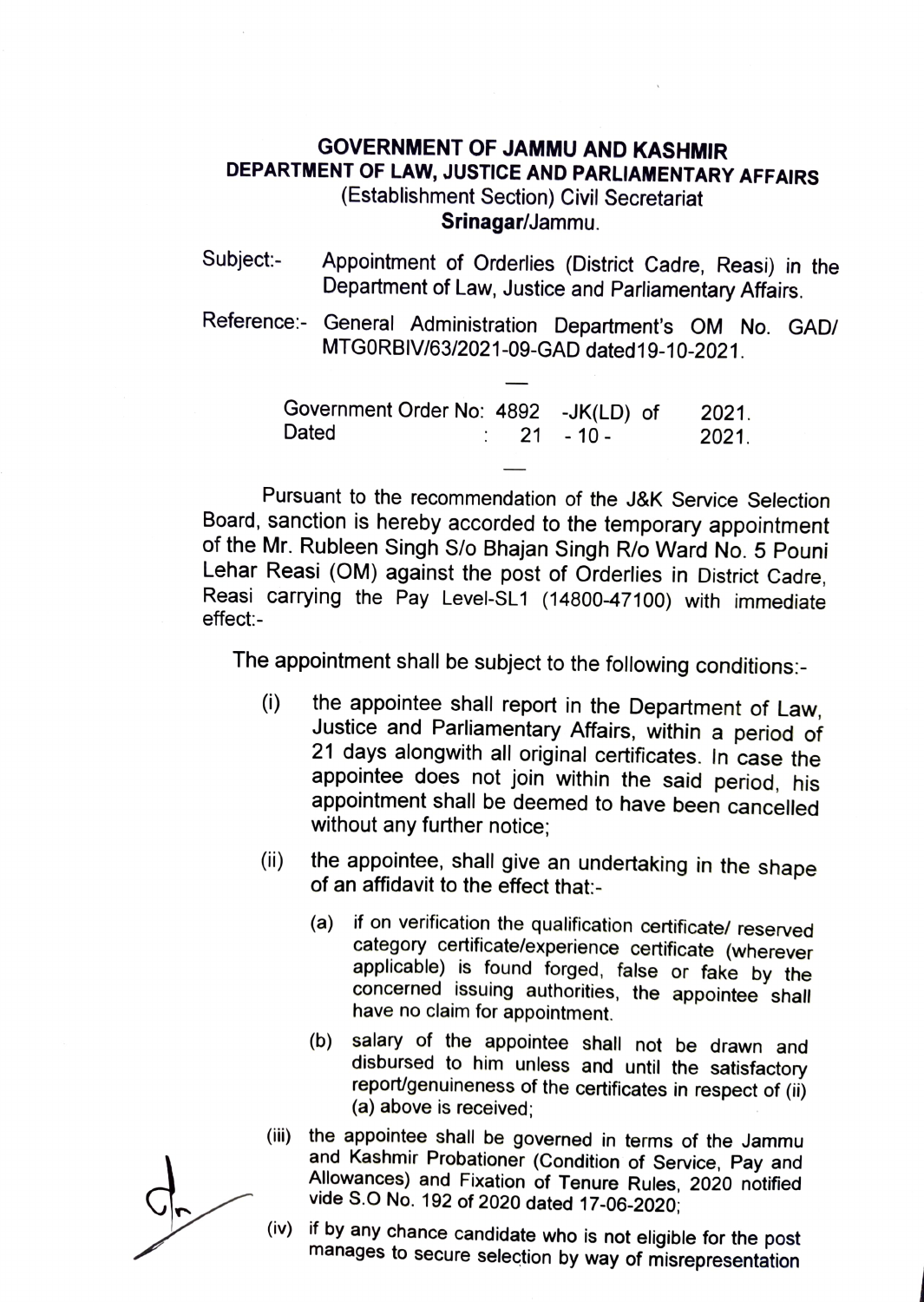and false information and it comes to notice at a later stage, he will be liable for cancellation of selection and criminal prosecution as well in light of the Judgment rendered by the Hon'ble Supreme Court;

- (v) the inter-se seniority of the appointee shall be as per the merit as it exists in the select list;
- (vi) the appointment shall be subject to outcome of the writ petition/OA, if any pending on the subject; and
- (vii) the appointee shall furnish an undertaking as per the enclosed format.

By Order of Lieutenant Governor.

Sd

(Achal Sethi) Secretary to Govemment.

Dated:  $21 - 10 - 2021$ .

## No.LAW-Estt/273/2021-10.

- Copy to the Principal Secretary to the Hon'ble Lieutenant Governor, Raj Bhavan.
	- 1. Principal Secretary to the Hornbic Electronian Agriculture Production and Farmers Welfare<br>2. Principal Secretary to Government, Agriculture Production and Farmers Welfare Department (Chairman, Accelerated Recruitment Committee).
	- 3. Joint Secretary (J&K), Ministry of Home Affairs, Government of India.
	- Commissioner/Secretary to Government, General Administration Department. 4.
	- 5. Deputy Commissioner, Reasi.
	- . Director Finance, Department of Law, Justice and Parliamentary Affairs.
	- Director Litigation, Jammu.
	- 7. Director Litigation, Jammu.<br>8. Secretary, J&K Service Selection Board, Jammu. This is with reference to his No. SSB/Secy/Sel/Class-IV/2021/7103-11 dated 18-10-2021. 8.
		- District Litigation Officer, Reasi.
	- 10. Private Secretary to the Chief Secretary for information of the Chief Secretary. 9.
	- 11. Private Secretary to the Secretary to Government, Department of Law, Justice and Parliamentary Affairs for information of the Secretary.
	- 12. Select candidate for compliance.
	- 13. Government Order file.
	- 14. Concerned file.

 $31.10 \t{1}$ 

(Ashish Gupta) Additjonal Secretany to Govemment, Department of Law, Justice and Parliamentary Affairs.<br>  $\begin{pmatrix} 0 & \sqrt{3} \\ 0 & \sqrt{3} \end{pmatrix}$